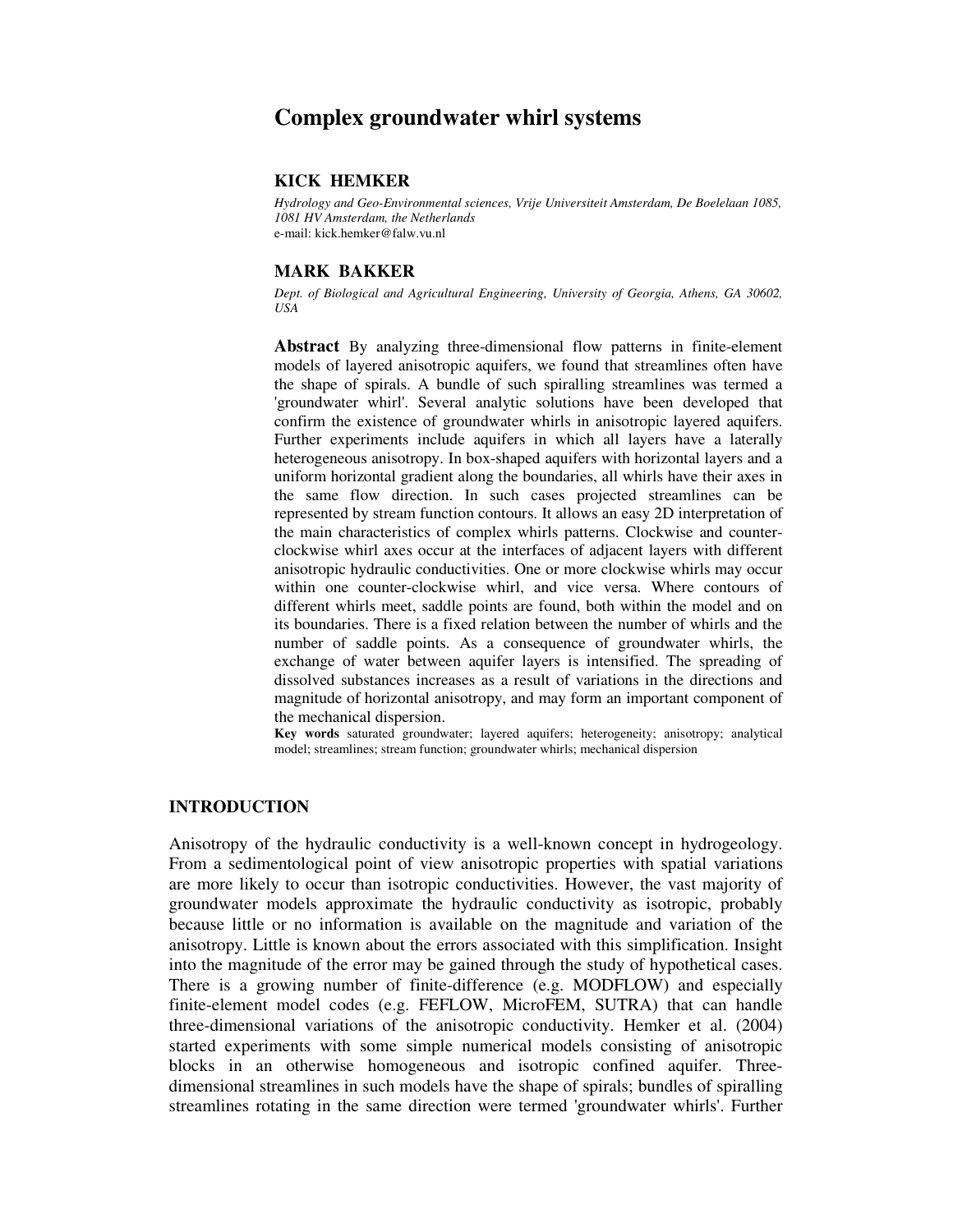investigations deal with increasingly complex hypothetical models of stratified aquifers (Hemker & Bakker, 2004). Most numerical models were built with the finiteelement model code MicroFEM (MDS, 2005). New analytic solutions were developed for flow in layered anisotropic box-shaped aquifers (Bakker & Hemker, 2004). A comparison of the flow in analytical and numerical models shows the same whirling groundwater flow patterns as a result of stratification and anisotropy (Hemker & Bakker, 2004).

The objective of this paper is to present typical whirl patterns that can be identified in relatively simple models of layered anisotropic aquifers. In these models all layers have a uniform thickness. The hydraulic conductivity is vertically and laterally heterogeneous, but only the major principal direction of the horizontal conductivity varies spatially in a plane perpendicular to the general flow direction; the principal values of the conductivity are the same throughout the entire model.

The vertically and laterally discontinuous horizontal anisotropy leads to complex patterns of clockwise and counter-clockwise groundwater whirls. The practical consequence of these whirls is that water is exchanged between aquifer layers, even when the general direction of flow is parallel to the layered structure of the aquifer. This may have a significant impact on contaminant spreading throughout the aquifer.

#### **ANALYTICAL MODELLING**

New analytic solutions for groundwater whirls in layered anisotropic aquifers have been developed recently for a box-shaped aquifer. The aquifer consists of a number of horizontal layers, and its width is subdivided into a number of strips. In this way the aquifer is divided in many homogeneous blocks that extent over the entire length of the aquifer. The general flow direction is in the length-direction of these blocks. An analytical model may consist of thousands of such blocks with different anisotropic hydraulic conductivities.

In this paper results are presented from several models with the following general setup. Consider an 18 m thick confined aquifer, consisting of nine equally thick layers. The horizontal hydraulic conductivity is heterogeneous in a 100 m wide section of the model; each layer in this section is divided in 10 strips of equal width. A cross- section perpendicular to these strips shows a regular pattern of 9-by-10 cells, where each cell is 10 m wide and 2 m high (Fig. 1). On each side of this central zone a 100 m wide homogeneous block serves to reduce boundary effects. The east and west sides are noflow boundaries, while the south and north sides are open boundaries with a fixed flux.



**Fig. 1** A stratified confined aquifer with a laterally heterogeneous anisotropic central zone.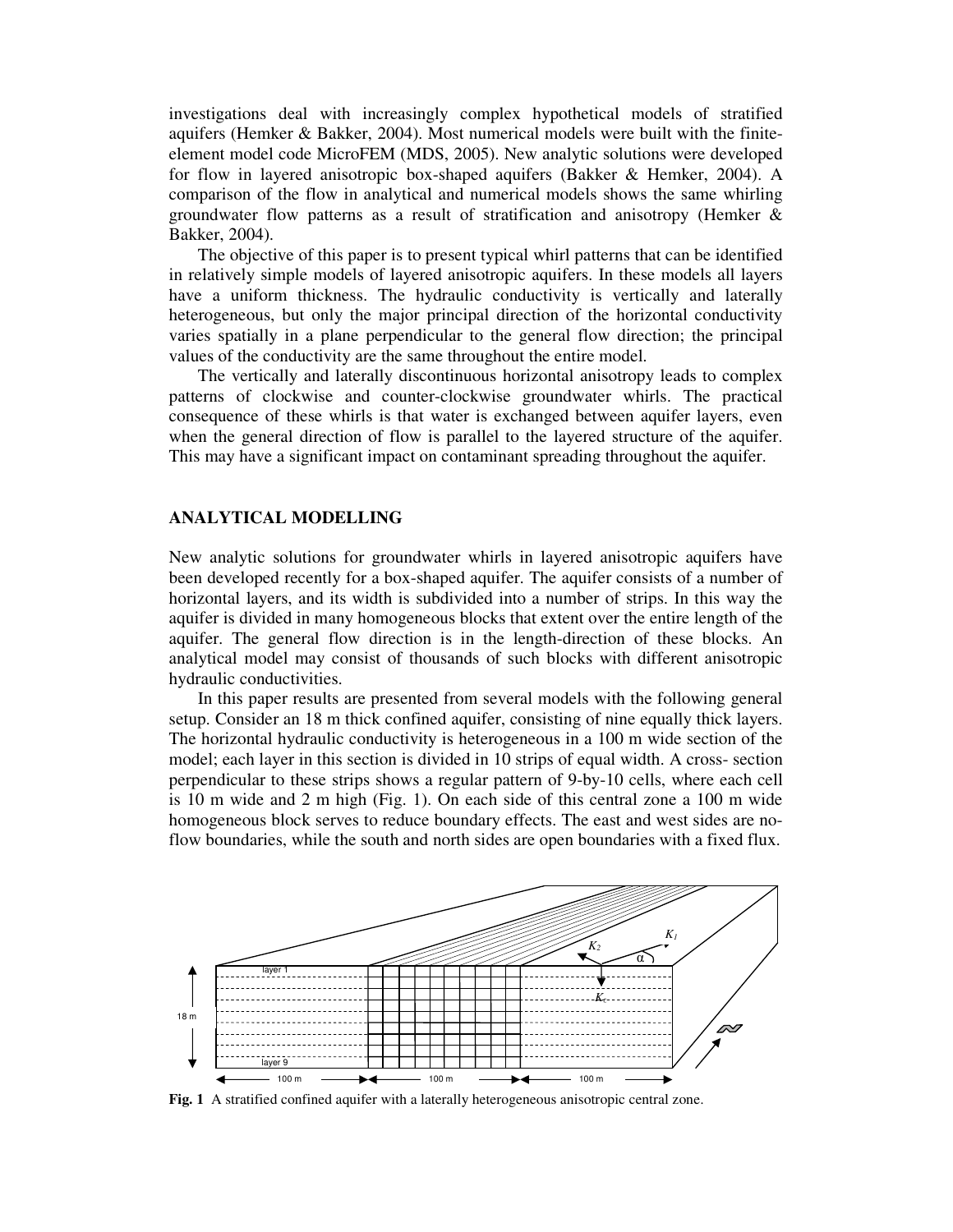The major and minor principal values of the horizontal hydraulic conductivity tensor are  $10 \text{ m day}$ <sup>1</sup> and  $5 \text{ m day}$ <sup>1</sup> in the entire model. The vertical hydraulic conductivity is 1 m day<sup>-1</sup> in all layers. Due to the specified boundary conditions, the general flow direction is in the direction of the strips (straight north). The major principal direction of the horizontal hydraulic conductivity tensor is also chosen straight north in the two large side blocks, while it varies in the 90 cells of the central zone. By choosing different distributions of principal directions for the central zone, a large number of models was constructed and analysed. Some of these models were used to compare results with finite-element models (Hemker & Bakker, 2004).

## **BASIC FLOW PATTERNS**

If a model is isotropic (or if all principal directions are the same) all streamlines flow straight north and the projection of a single streamline, when looking downstream, is a single point. As an example of the flow patterns in case of spatially varying anisotropy, ten three-dimensional streamlines in a heterogeneous anisotropic aquifer model are shown in Fig. 2. The variation of the principal directions is shown in Table 1.

**Table 1** Principal directions of horizontal anisotropy in all 9 by 12 cells of the model shown in Fig. 2.

| 90 | 170 | 170 | 170 | 170 | 170 | 50       | 50       | 50    | 50       | 50       | 90 |
|----|-----|-----|-----|-----|-----|----------|----------|-------|----------|----------|----|
| 90 | 180 | 180 | 180 | 180 | 180 | 40       | 40       | 40    | 40       | 40       | 90 |
| 90 | 190 | 190 | 190 | 190 | 190 | 30       | 30       | 30    | 30       | 30       | 90 |
| 90 | 200 | 200 | 200 | 200 | 200 | 20       | 20       | 20    | 20       | 20       | 90 |
| 90 | 210 | 210 | 210 | 210 | 210 | 10       | 10       | 10    | 10       | 10       | 90 |
| 90 | 220 | 220 | 220 | 220 | 220 | $\theta$ | $\theta$ |       | $\Omega$ | $\theta$ | 90 |
| 90 | 230 | 230 | 230 | 230 | 230 | $-10$    | $-10$    | $-10$ | $-10$    | $-10$    | 90 |
| 90 | 240 | 240 | 240 | 240 | 240 | $-20$    | $-20$    | $-20$ | $-20$    | $-20$    | 90 |
| 90 | 250 | 250 | 250 | 250 | 250 | $-30$    | $-30$    | $-30$ | $-30$    | $-30$    | 90 |

To assist in the interpretation of the streamlines, two-dimensional projections are added on the horizontal plane and the two vertical planes. Especially the projection on the vertical plane normal to the north direction (the back plane of Fig. 2) aids in the interpretation of the flow field. It may be concluded from this projection in Fig. 2 that there are at least one counter-clockwise whirl (on the left) and one clockwise whirl (on the right).



**Fig. 2** Ten three-dimensional streamlines (thick) and their projections on horizontal and vertical planes (thin). Streamlines start at the front at 120 and 180 m from the left model boundary and at depths of 2, 5, 8, 11 and 14 m to identify a flow pattern of one counter-clockwise and one clockwise whirl.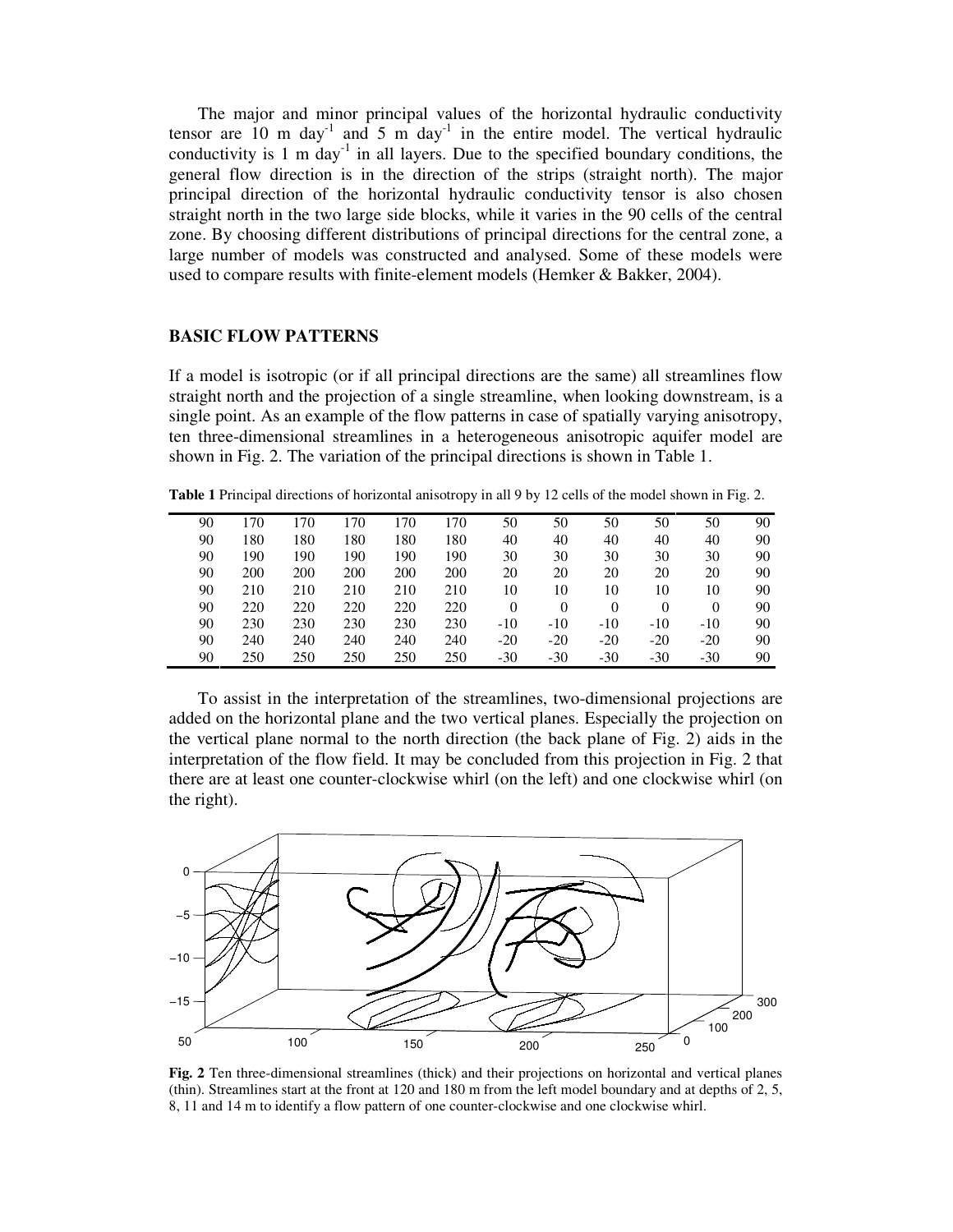In the remainder of this paper, whirl patterns are identified by studying the projection of three-dimensional streamlines on this vertical cross-section normal to the general flow direction. These projected streamlines may be described with a twodimensional stream function (Bakker and Hemker, 2004). A detailed projection of the three-dimensional flow pattern of Fig. 2 is shown in Fig. 3b. From this figure it is clear that there are exactly two whirls, rotating in opposite directions.

In complex whirl systems it was found that several whirls may occur within one larger whirl, all rotating in the same direction (Hemker & Bakker, 2004). Within these whirls even smaller ones may be present. It is also possible that within a larger whirl, one or more whirls occur rotating in opposite directions. Some of these basic flow patterns are presented in Fig. 3.



**Fig. 3** Examples of projections of simple three-dimensional flow patterns, showing the axes of clockwise and counter-clockwise whirls  $(\bullet$  and  $\circ)$ , saddle points (x-mark), negative and positive stream function areas (white and grey) and whirl boundaries (dotted or dashed line): (a) two whirls rotating in the same direction, and (b), (c) and (d) two whirls rotating in opposite directions.

The streamline patterns in Fig. 3 all have two whirls that rotate in the same (a) or in opposite directions (b, c and d). Two whirls rotating in opposite directions meet in a single point, which is a saddle point of the stream function. Note that a saddle point is a two-dimensional representation of a specific three-dimensional streamline on the boundary of the whirl along which the flow is solely in the north direction. The dotted lines depict the streamlines bounding the whirls. Streamlines started on different sides of these boundaries are part of different whirls; they will diverge significantly but will eventually come back to the same spot (in the projected plane). A whirl boundary may be connected to the model boundary (Figs. 3b and c). In such cases the stream function value along the boundary of the whirl is equal to the stream function along the boundary of the aquifer, which simplifies the identification of the whirls.

When a whirl is fully enclosed by another whirl rotating in the opposite direction (Fig. 3d), there is a saddle point on the whirl boundary. The stream function at this boundary will, in general, not be zero. The boundary of the enclosed whirl is formed by the streamline that touches the saddle point.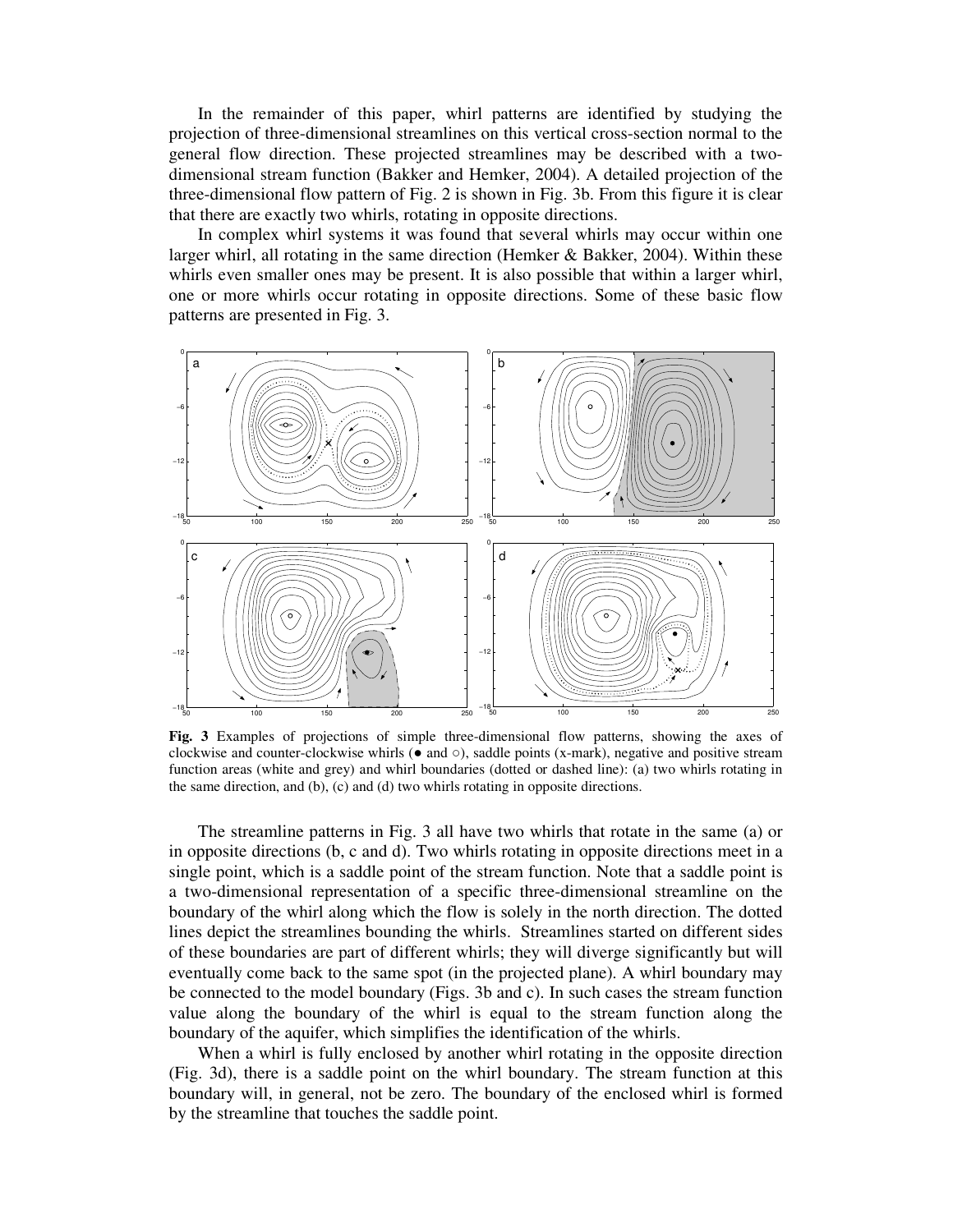### **COMPLEX FLOW PATTERNS**

The flow patterns of Fig. 3 were created by choosing relatively simple spatial distribution patterns of the major principal anisotropy direction for the 9-by-10 cells in the central part of the model. When the anisotropy directions vary more randomly, complex flow patterns are obtained. Hemker & Bakker (2004) present a model, based on ten uniformly distributed anisotropy directions between 45° (northeast) and 135° (northwest) assigned to each layer in a random order (Table 2). The resulting flow pattern is given in Fig. 4. The stream function varies between -0.0039 (white) and  $0.0045$  m<sup>2</sup> day<sup>-1</sup> (dark grey). Whirl axes are indicated by 16 white and 18 black circle marks. The position of these axes is found by inspecting all locations along the layer interfaces where the vertical and horizontal flow components change direction.

| 90 | 125 | 85  | 75  | 55  | 105 | 115 | 95  | 65  | 135 | 45  | 90 |
|----|-----|-----|-----|-----|-----|-----|-----|-----|-----|-----|----|
| 90 | 65  | 55  | 125 | 75  | 135 | 95  | 115 | 85  | 105 | 45  | 90 |
| 90 | 125 | 65  | 105 | 115 | 95  | 75  | 85  | 135 | 45  | 55  | 90 |
| 90 | 125 | 55  | 85  | 115 | 75  | 95  | 45  | 65  | 105 | 135 | 90 |
| 90 | 75  | 95  | 65  | 135 | 55  | 45  | 85  | 125 | 105 | 115 | 90 |
| 90 | 135 | 125 | 65  | 115 | 85  | 105 | 75  | 55  | 95  | 45  | 90 |
| 90 | 65  | 135 | 95  | 55  | 115 | 85  | 75  | 105 | 45  | 125 | 90 |
| 90 | 55  | 85  | 105 | 125 | 65  | 135 | 115 | 75  | 45  | 95  | 90 |
| 90 | 45  | 115 | 125 | 95  | 105 | 75  | 85  | 135 | 55  | 65  | 90 |
|    |     |     |     |     |     |     |     |     |     |     |    |

**Table 2** Principal directions of horizontal anisotropy in all cells of the model shown in Figs. 4 and 5.

Dashed lines indicate the boundaries of whirls rotating in opposite directions. Some of these lines run from the top to the base of the aquifer and separate the larger clockwise and counter-clockwise whirl systems. Each of these whirl systems are composed of many smaller whirls rotating in the same direction; in some cases, they also contain smaller whirls rotating in the opposite direction. Other individual whirls are attached to the impervious top or base of the aquifer.



**Fig. 4** Stream function contours in a cross-section of the aquifer. Zero-valued contours (dashed lines) separate counter-clockwise (light grey) and clockwise whirls (grey). Whirl axes are marked by  $\circ$  and  $\bullet$ .

A more complete view of the complex flow pattern can be obtained by also plotting the saddle points (Fig. 5). These points may occur at layer interfaces as well as within the layers. Altogether 28 saddle points were found within the model, of which 6 were used to delineate the boundaries of enclosed whirls rotating in opposite directions. The number of saddle points is found to be the same as the total number of whirl axes minus one, provided that each pair of intersection points of whirl boundary